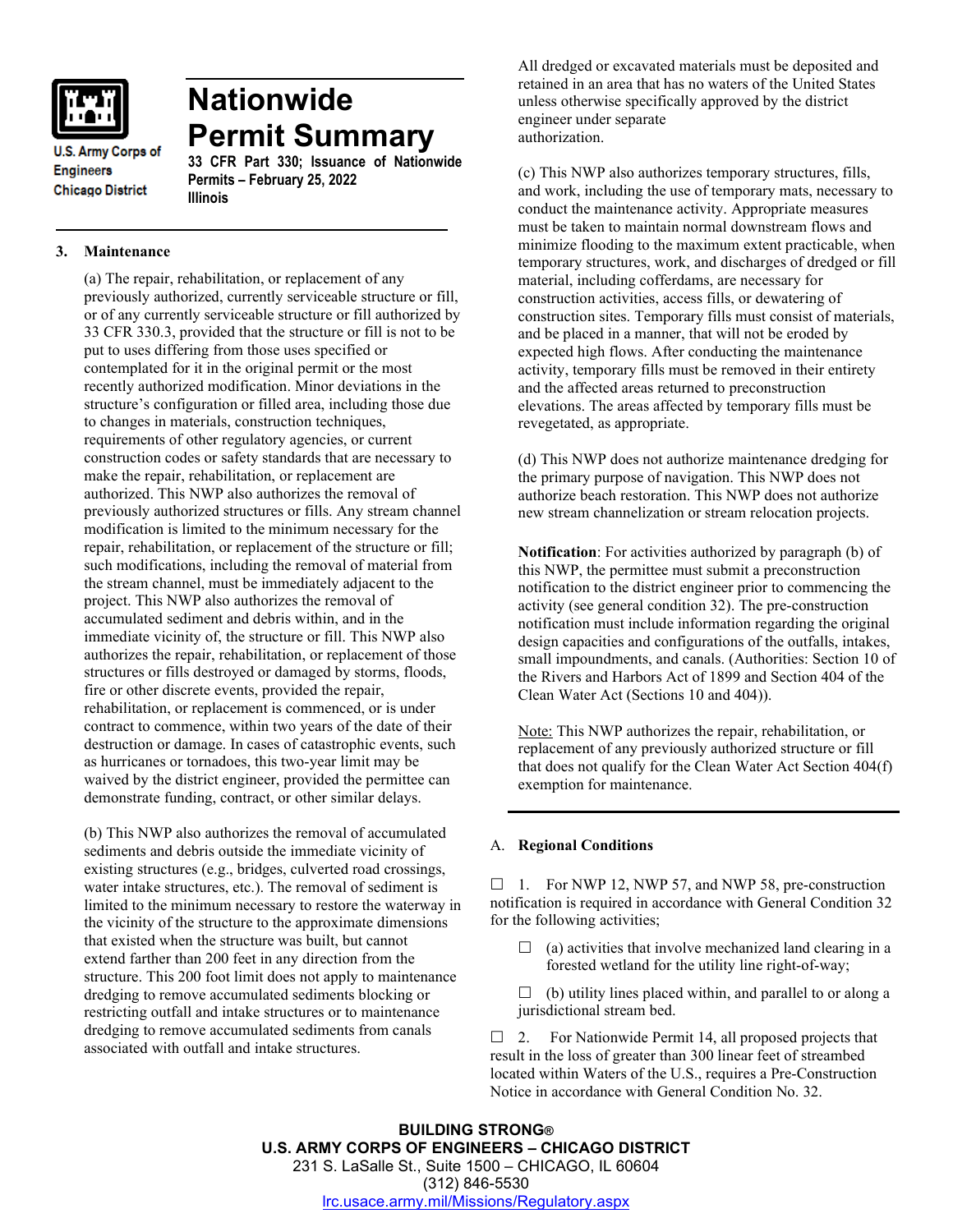Nationwide Permit 3 Summary- Chicago District Illinois **Page 2** 2

 $\Box$  3. Any bank stabilization activity involving a method that protrudes from the bank contours, such as jetties, stream barbs, and/or weirs, will require a pre-construction notification in accordance with General Condition 32.

# B. **Nationwide Permit General Conditions**

Note: To qualify for NWP authorization, the prospective permittee must comply with the following general conditions, as applicable, in addition to any regional or case-specific conditions imposed by the division engineer or district engineer. Prospective permittees should contact the appropriate Corps district office to determine if regional conditions have been imposed on an NWP. Prospective permittees should also contact the appropriate Corps district office to determine the status of Clean Water Act Section 401 water quality certification and/or Coastal Zone Management Act consistency for an NWP. Every person who may wish to obtain permit authorization under one or more NWPs, or who is currently relying on an existing or prior permit authorization under one or more NWPs, has been and is on notice that all of the provisions of 33 CFR 330.1 through 330.6 apply to every NWP authorization. Note especially 33 CFR 330.5 relating to the modification, suspension, or revocation of any NWP authorization.

# 1. **Navigation**.

 $\Box$  (a) No activity may cause more than a minimal adverse effect on navigation.

 $\Box$  (b) Any safety lights and signals prescribed by the U.S. Coast Guard, through regulations or otherwise, must be installed and maintained at the permittee's expense on authorized facilities in navigable waters of the United States.

 $\Box$  (c) The permittee understands and agrees that, if future operations by the United States require the removal, relocation, or other alteration, of the structure or work herein authorized, or if, in the opinion of the Secretary of the Army or his authorized representative, said structure or work shall cause unreasonable obstruction to the free navigation of the navigable waters, the permittee will be required, upon due notice from the Corps of Engineers, to remove, relocate, or alter the structural work or obstructions caused thereby, without expense to the United States. No claim shall be made against the United States on account of any such removal or alteration.

□ 2. **Aquatic Life Movements.** No activity may substantially disrupt the necessary life cycle movements of those species of aquatic life indigenous to the waterbody, including those species that normally migrate through the area, unless the activity's primary purpose is to impound water. All permanent and temporary crossings of waterbodies shall be suitably culverted, bridged, or otherwise designed and constructed to maintain low flows to sustain the movement of those aquatic species. If a bottomless culvert cannot be used, then the crossing should be designed and constructed to minimize adverse effects to aquatic life movements.

 3. **Spawning Areas**. Activities in spawning areas during spawning seasons must be avoided to the maximum extent practicable. Activities that result in the physical destruction (e.g., through excavation, fill, or downstream smothering by substantial turbidity) of an important spawning area are not authorized.

 4. **Migratory Bird Breeding Areas.** Activities in waters of the United States that serve as breeding areas for migratory birds must be avoided to the maximum extent practicable.

 5. **Shellfish Beds**. No activity may occur in areas of concentrated shellfish populations, unless the activity is directly related to a shellfish harvesting activity authorized by NWPs 4 and 48, or is a shellfish seeding or habitat restoration activity authorized by NWP 27.

 6. **Suitable Material**. No activity may use unsuitable material (e.g., trash, debris, car bodies, asphalt, etc.). Material used for construction or discharged must be free from toxic pollutants in toxic amounts (see section 307 of the Clean Water Act).

 7. **Water Supply Intakes**. No activity may occur in the proximity of a public water supply intake, except where the activity is for the repair or improvement of public water supply intake structures or adjacent bank stabilization.

 8. **Adverse Effects from Impoundments**. If the activity creates an impoundment of water, adverse effects to the aquatic system due to accelerating the passage of water, and/or restricting its flow must be minimized to the maximum extent practicable.

 9. **Management of Water Flows**. To the maximum extent practicable, the pre-construction course, condition, capacity, and location of open waters must be maintained for each activity, including stream channelization, storm water management activities, and temporary and permanent road crossings, except as provided below. The activity must be constructed to withstand expected high flows. The activity must not restrict or impede the passage of normal or high flows, unless the primary purpose of the activity is to impound water or manage high flows. The activity may alter the pre-construction course, condition, capacity, and location of open waters if it benefits the aquatic environment (e.g., stream restoration or relocation activities).

 10. **Fills Within 100-Year Floodplains**. The activity must comply with applicable FEMA-approved state or local floodplain management requirements.

 11. **Equipment**. Heavy equipment working in wetlands or mudflats must be placed on mats, or other measures must be taken to minimize soil disturbance.

 12. **Soil Erosion and Sediment Controls**. Appropriate soil erosion and sediment controls must be used and maintained in effective operating condition during construction, and all exposed soil and other fills, as well as any work below the ordinary high water mark or high tide line, must be permanently stabilized at the earliest practicable date. Permittees are encouraged to perform work within waters of the United States during periods of low-flow or no-flow, or during low tides.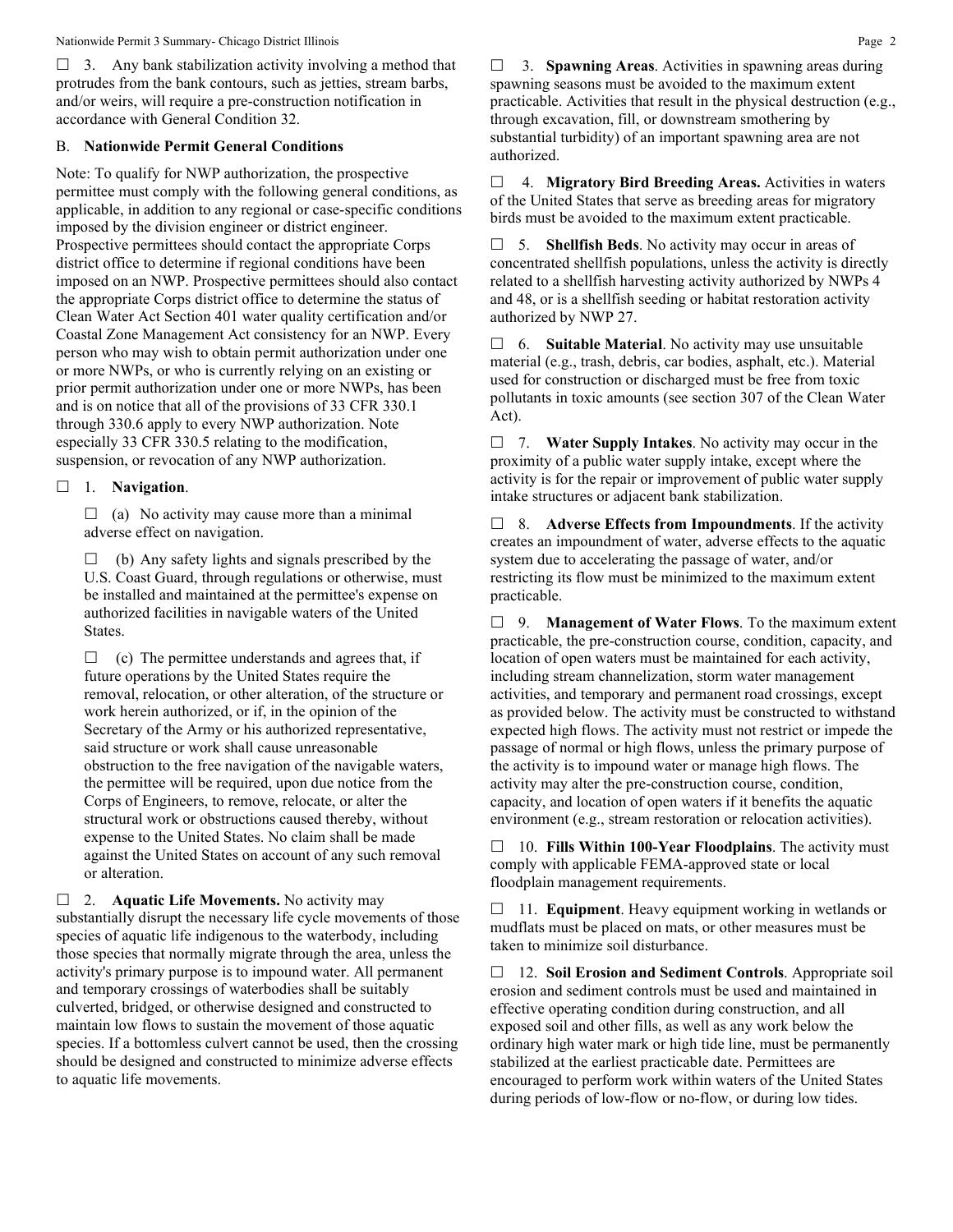13. **Removal of Temporary Fills**. Temporary structures must be removed, to the maximum extent practicable, after their use has been discontinued. Temporary fills must be removed in their entirety and the affected areas returned to pre-construction elevations. The affected areas must be revegetated, as appropriate.

 14. **Proper Maintenance**. Any authorized structure or fill shall be properly maintained, including maintenance to ensure public safety and compliance with applicable NWP general conditions, as well as any activity-specific conditions added by the district engineer to an NWP authorization.

 15. **Single and Complete Project**. The activity must be a single and complete project. The same NWP cannot be used more than once for the same single and complete project.

## 16. **Wild and Scenic Rivers**.

 $\Box$  (a) No NWP activity may occur in a component of the National Wild and Scenic River System, or in a river officially designated by Congress as a "study river" for possible inclusion in the system while the river is in an official study status, unless the appropriate Federal agency with direct management responsibility for such river, has determined in writing that the proposed activity will not adversely affect the Wild and Scenic River designation or study status.

 $\Box$  (b) If a proposed NWP activity will occur in a component of the National Wild and Scenic River System, or in a river officially designated by Congress as a "study river" for possible inclusion in the system while the river is in an official study status, the permittee must submit a preconstruction notification (see general condition 32). The district engineer will coordinate the PCN with the Federal agency with direct management responsibility for that river. Permittees shall not begin the NWP activity until notified by the district engineer that the Federal agency with direct management responsibility for that river has determined in writing that the proposed NWP activity will not adversely affect the Wild and Scenic River designation or study status.

 $\Box$  (c) Information on Wild and Scenic Rivers may be obtained from the appropriate Federal land management agency responsible for the designated Wild and Scenic River or study river (e.g., National Park Service, U.S. Forest Service, Bureau of Land Management, U.S. Fish and Wildlife Service). Information on these rivers is also available at: http://www.rivers.gov/.

 17. **Tribal Rights**. No activity or its operation may impair reserved tribal rights, including, but not limited to, reserved water rights and treaty fishing and hunting rights.

# 18. **Endangered Species**.

 $\Box$  (a) No activity is authorized under any NWP which is likely to directly or indirectly jeopardize the continued existence of a threatened or endangered species or a species proposed for such designation, as identified under the Federal Endangered Species Act (ESA), or which will directly or indirectly destroy or adversely modify the critical habitat of such species.

No activity is authorized under any NWP which "may affect" a listed species or critical habitat, unless ESA section 7 consultation addressing the consequences of the proposed activity on listed species or critical habitat has been completed. See 50 CFR 402.02 for the definition of "effects of the action" for the purposes of ESA section 7 consultation, as well as 50 CFR 402.17, which provides further explanation under ESA section 7 regarding "activities that are reasonably certain to occur" and "consequences caused by the proposed action."

 $\Box$  (b) Federal agencies should follow their own procedures for complying with the requirements of the ESA (see 33 CFR 330.4(f)(1)). If pre-construction notification is required for the proposed activity, the Federal permittee must provide the district engineer with the appropriate documentation to demonstrate compliance with those requirements. The district engineer will verify that the appropriate documentation has been submitted. If the appropriate documentation has not been submitted, additional ESA section 7 consultation may be necessary for the activity and the respective federal agency would be responsible for fulfilling its obligation under section 7 of the ESA.

 $\Box$  (c) Non-federal permittees must submit a preconstruction notification to the district engineer if any listed species (or species proposed for listing) or designated critical habitat (or critical habitat proposed such designation) might be affected or is in the vicinity of the activity, or if the activity is located in designated critical habitat or critical habitat proposed for such designation, and shall not begin work on the activity until notified by the district engineer that the requirements of the ESA have been satisfied and that the activity is authorized. For activities that might affect Federally-listed endangered or threatened species (or species proposed for listing) or designated critical habitat (or critical habitat proposed for such designation), the pre-construction notification must include the name(s) of the endangered or threatened species (or species proposed for listing) that might be affected by the proposed activity or that utilize the designated critical habitat (or critical habitat proposed for such designation) that might be affected by the proposed activity. The district engineer will determine whether the proposed activity "may affect" or will have "no effect" to listed species and designated critical habitat and will notify the non-Federal applicant of the Corps' determination within 45 days of receipt of a complete preconstruction notification. For activities where the non-Federal applicant has identified listed species (or species proposed for listing) or designated critical habitat (or critical habitat proposed for such designation) that might be affected or is in the vicinity of the activity, and has so notified the Corps, the applicant shall not begin work until the Corps has provided notification that the proposed activity will have "no effect" on listed species (or species proposed for listing or designated critical habitat (or critical habitat proposed for such designation), or until ESA section 7 consultation or conference has been completed. If the non-Federal applicant has not heard back from the Corps within 45 days, the applicant must still wait for notification from the Corps.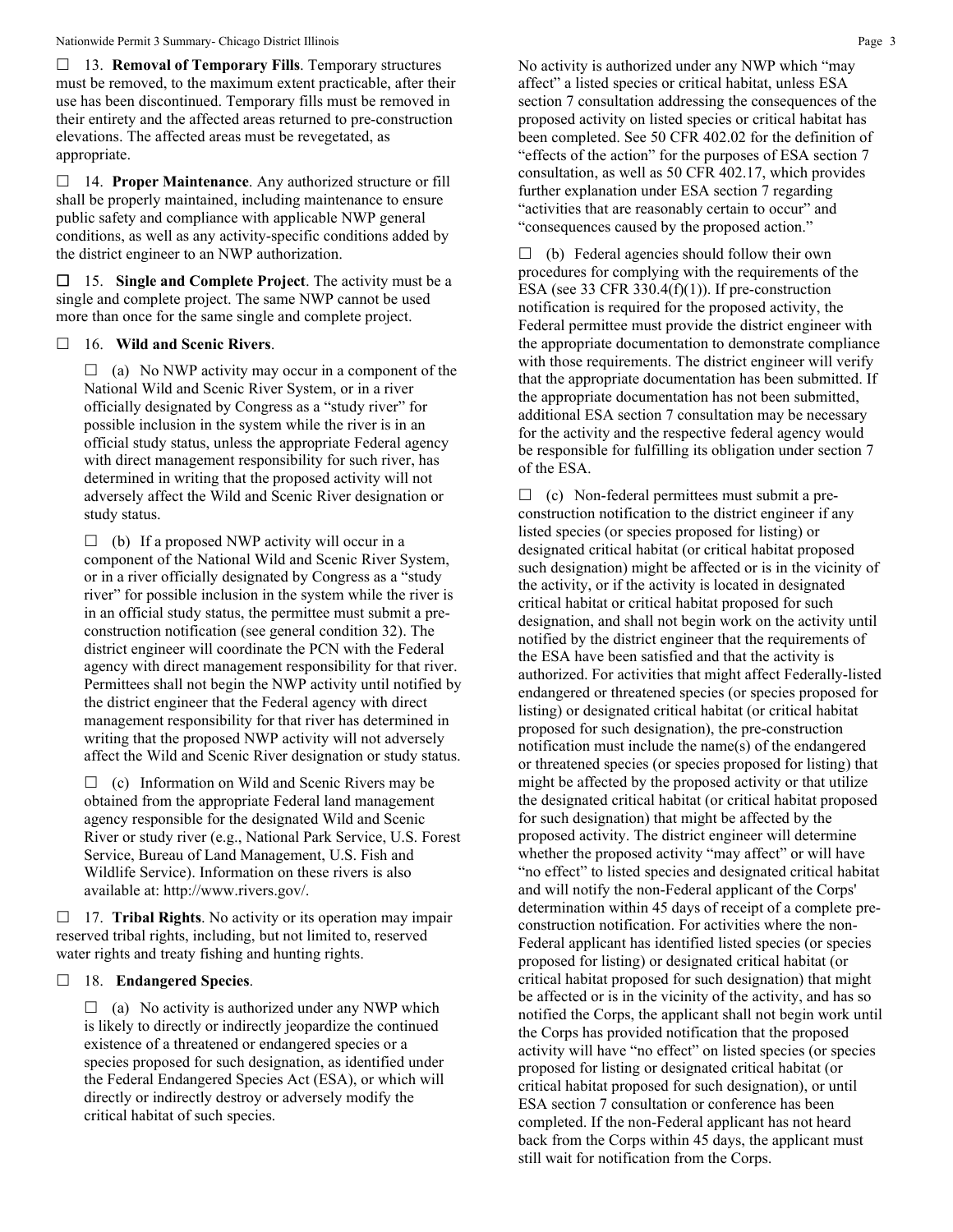$\Box$  (d) As a result of formal or informal consultation with the FWS or NMFS the district engineer may add species-specific permit conditions to the NWPs.

 $\Box$  (e) Authorization of an activity by an NWP does not authorize the "take" of a threatened or endangered species as defined under the ESA. In the absence of separate authorization (e.g., an ESA Section 10 Permit, a Biological Opinion with "incidental take" provisions, etc.) from the FWS or the NMFS, the Endangered Species Act prohibits any person subject to the jurisdiction of the United States to take a listed species, where "take" means to harass, harm, pursue, hunt, shoot, wound, kill, trap, capture, or collect, or to attempt to engage in any such conduct. The word "harm" in the definition of "take" means an act which actually kills or injures wildlife. Such an act may include significant habitat modification or degradation where it actually kills or injures wildlife by significantly impairing essential behavioral patterns, including breeding, feeding or sheltering.

 $\Box$  (f) If the non-federal permittee has a valid ESA section  $10(a)(1)(B)$  incidental take permit with an approved Habitat Conservation Plan for a project or a group of projects that includes the proposed NWP activity, the non-federal applicant should provide a copy of that ESA section  $10(a)(1)(B)$  permit with the PCN required by paragraph (c) of this general condition. The district engineer will coordinate with the agency that issued the ESA section  $10(a)(1)(B)$  permit to determine whether the proposed NWP activity and the associated incidental take were considered in the internal ESA section 7 consultation conducted for the ESA section  $10(a)(1)(B)$  permit. If that coordination results in concurrence from the agency that the proposed NWP activity and the associated incidental take were considered in the internal ESA section 7 consultation for the ESA section  $10(a)(1)(B)$  permit, the district engineer does not need to conduct a separate ESA section 7 consultation for the proposed NWP activity. The district engineer will notify the non-federal applicant within 45 days of receipt of a complete pre-construction notification whether the ESA section  $10(a)(1)(B)$  permit covers the proposed NWP activity or whether additional ESA section 7 consultation is required.

 $\Box$  (g) Information on the location of threatened and endangered species and their critical habitat can be obtained directly from the offices of the FWS and NMFS or their world wide web pages at http://www.fws.gov/ or http://www.fws.gov/ipac and

http://www.nmfs.noaa.gov/pr/species/esa/ respectively.

 19. **Migratory Birds and Bald and Golden Eagles**. The permittee is responsible for ensuring that an action authorized by NWP complies with the Migratory Bird Treaty Act and the Bald and Golden Eagle Protection Act. The permittee is responsible for contacting the appropriate local office of the U.S. Fish and Wildlife Service to determine what measures, if any, are necessary or appropriate to reduce adverse effects to migratory birds or eagles, including whether "incidental take" permits are necessary and available under the Migratory Bird Treaty Act or Bald and Golden Eagle Protection Act for a particular activity.

 $\Box$  (a) No activity is authorized under any NWP which may have the potential to cause effects to properties listed, or eligible for listing, in the National Register of Historic Places until the requirements of Section 106 of the National Historic Preservation Act (NHPA) have been satisfied.

 $\Box$  (b) Federal permittees should follow their own procedures for complying with the requirements of section 106 of the National Historic Preservation Act (see 33 CFR 330.4(g)(1)). If pre-construction notification is required for the proposed NWP activity, the Federal permittee must provide the district engineer with the appropriate documentation to demonstrate compliance with those requirements. The district engineer will verify that the appropriate documentation has been submitted. If the appropriate documentation is not submitted, then additional consultation under section 106 may be necessary. The respective federal agency is responsible for fulfilling its obligation to comply with section 106.

 $\Box$  (c) Non-federal permittees must submit a preconstruction notification to the district engineer if the NWP activity might have the potential to cause effects to any historic properties listed on, determined to be eligible for listing on, or potentially eligible for listing on the National Register of Historic Places, including previously unidentified properties. For such activities, the preconstruction notification must state which historic properties might have the potential to be affected by the proposed NWP activity or include a vicinity map indicating the location of the historic properties or the potential for the presence of historic properties. Assistance regarding information on the location of, or potential for, the presence of historic properties can be sought from the State Historic Preservation Officer, Tribal Historic Preservation Officer, or designated tribal representative, as appropriate, and the National Register of Historic Places (see 33 CFR 330.4(g)). When reviewing pre-construction notifications, district engineers will comply with the current procedures for addressing the requirements of section 106 of the National Historic Preservation Act. The district engineer shall make a reasonable and good faith effort to carry out appropriate identification efforts commensurate with potential impacts, which may include background research, consultation, oral history interviews, sample field investigation, and/or field survey. Based on the information submitted in the PCN and these identification efforts, the district engineer shall determine whether the proposed NWP activity has the potential to cause effects on the historic properties. Section 106 consultation is not required when the district engineer determines that the activity does not have the potential to cause effects on historic properties (see 36 CFR 800.3(a)). Section 106 consultation is required when the district engineer determines that the activity has the potential to cause effects on historic properties.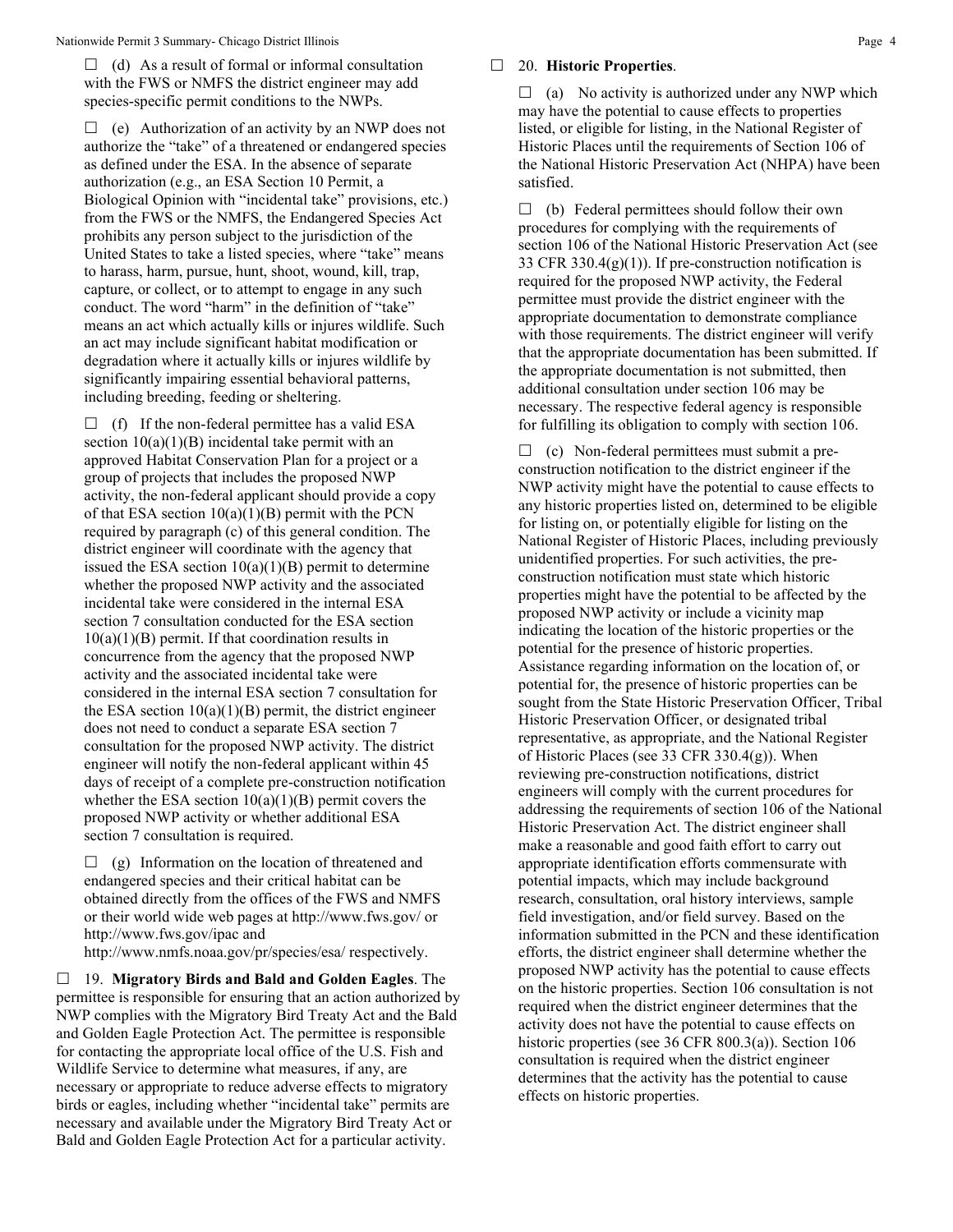#### Nationwide Permit 3 Summary- Chicago District Illinois **Page 5 Page 5**

The district engineer will conduct consultation with consulting parties identified under 36 CFR 800.2(c) when he or she makes any of the following effect determinations for the purposes of section 106 of the NHPA: No historic properties affected, no adverse effect, or adverse effect.

 $\Box$  (d) Where the non-Federal applicant has identified historic properties on which the proposed NWP activity might have the potential to cause effects and has so notified the Corps, the non-Federal applicant shall not begin the activity until notified by the district engineer either that the activity has no potential to cause effects to historic properties or that NHPA section 106 consultation has been completed. For non-federal permittees, the district engineer will notify the prospective permittee within 45 days of receipt of a complete pre-construction notification whether NHPA section 106 consultation is required. If NHPA section 106 consultation is required, the district engineer will notify the non-Federal applicant that he or she cannot begin the activity until section 106 consultation is completed. If the non-Federal applicant has not heard back from the Corps within 45 days, the applicant must still wait for notification from the Corps.

 $\Box$  (e) Prospective permittees should be aware that section 110k of the NHPA (54 U.S.C. 306113) prevents the Corps from granting a permit or other assistance to an applicant who, with intent to avoid the requirements of section 106 of the NHPA, has intentionally significantly adversely affected a historic property to which the permit would relate, or having legal power to prevent it, allowed such significant adverse effect to occur, unless the Corps, after consultation with the Advisory Council on Historic Preservation (ACHP), determines that circumstances justify granting such assistance despite the adverse effect created or permitted by the applicant. If circumstances justify granting the assistance, the Corps is required to notify the ACHP and provide documentation specifying the circumstances, the degree of damage to the integrity of any historic properties affected, and proposed mitigation. This documentation must include any views obtained from the applicant, SHPO/THPO, appropriate Indian tribes if the undertaking occurs on or affects historic properties on tribal lands or affects properties of interest to those tribes, and other parties known to have a legitimate interest in the impacts to the permitted activity on historic properties.

 21. **Discovery of Previously Unknown Remains and Artifacts**. Permittees that discover any previously unknown historic, cultural or archeological remains and artifacts while accomplishing the activity authorized by NWP, they must immediately notify the district engineer of what they have found, and to the maximum extent practicable, avoid construction activities that may affect the remains and artifacts until the required coordination has been completed. The district engineer will initiate the Federal, Tribal, and state coordination required to determine if the items or remains warrant a recovery effort or if the site is eligible for listing in the National Register of Historic Places.

 22. **Designated Critical Resource Waters**. Critical resource waters include, NOAA-managed marine sanctuaries and marine monuments, and National Estuarine Research Reserves. The district engineer may designate, after notice and opportunity for public comment, additional waters officially designated by a state as having particular environmental or ecological significance, such as outstanding national resource waters or state natural heritage sites. The district engineer may also designate additional critical resource waters after notice and opportunity for public comment.

 $\Box$  (a) Discharges of dredged or fill material into waters of the United States are not authorized by NWPs 7, 12, 14, 16, 17, 21, 29, 31, 35, 39, 40, 42, 43, 44, 49, 50, 51, 52, 57, and 58 for any activity within, or directly affecting, critical resource waters, including wetlands adjacent to such waters.

 $\Box$  (b) For NWPs 3, 8, 10, 13, 15, 18, 19, 22, 23, 25, 27, 28, 30, 33, 34, 36, 37, 38, and 54, notification is required in accordance with general condition 32, for any activity proposed by permittees in the designated critical resource waters including wetlands adjacent to those waters. The district engineer may authorize activities under these NWPs only after she or he determines that the impacts to the critical resource waters will be no more than minimal.

 23. **Mitigation**. The district engineer will consider the following factors when determining appropriate and practicable mitigation necessary to ensure that the individual and cumulative adverse environmental effects are no more than minimal:

 $\Box$  (a) The activity must be designed and constructed to avoid and minimize adverse effects, both temporary and permanent, to waters of the United States to the maximum extent practicable at the project site (i.e., on site).

 $\Box$  (b) Mitigation in all its forms (avoiding, minimizing, rectifying, reducing, or compensating for resource losses) will be required to the extent necessary to ensure that the individual and cumulative adverse environmental effects are no more than minimal.

 $\Box$  (c) Compensatory mitigation at a minimum one-forone ratio will be required for all wetland losses that exceed 1/10-acre and require pre-construction notification, unless the district engineer determines in writing that either some other form of mitigation would be more environmentally appropriate or the adverse environmental effects of the proposed activity are no more than minimal, and provides an activity-specific waiver of this requirement. For wetland losses of 1/10 acre or less that require pre-construction notification, the district engineer may determine on a case-by-case basis that compensatory mitigation is required to ensure that the activity results in only minimal adverse environmental effects.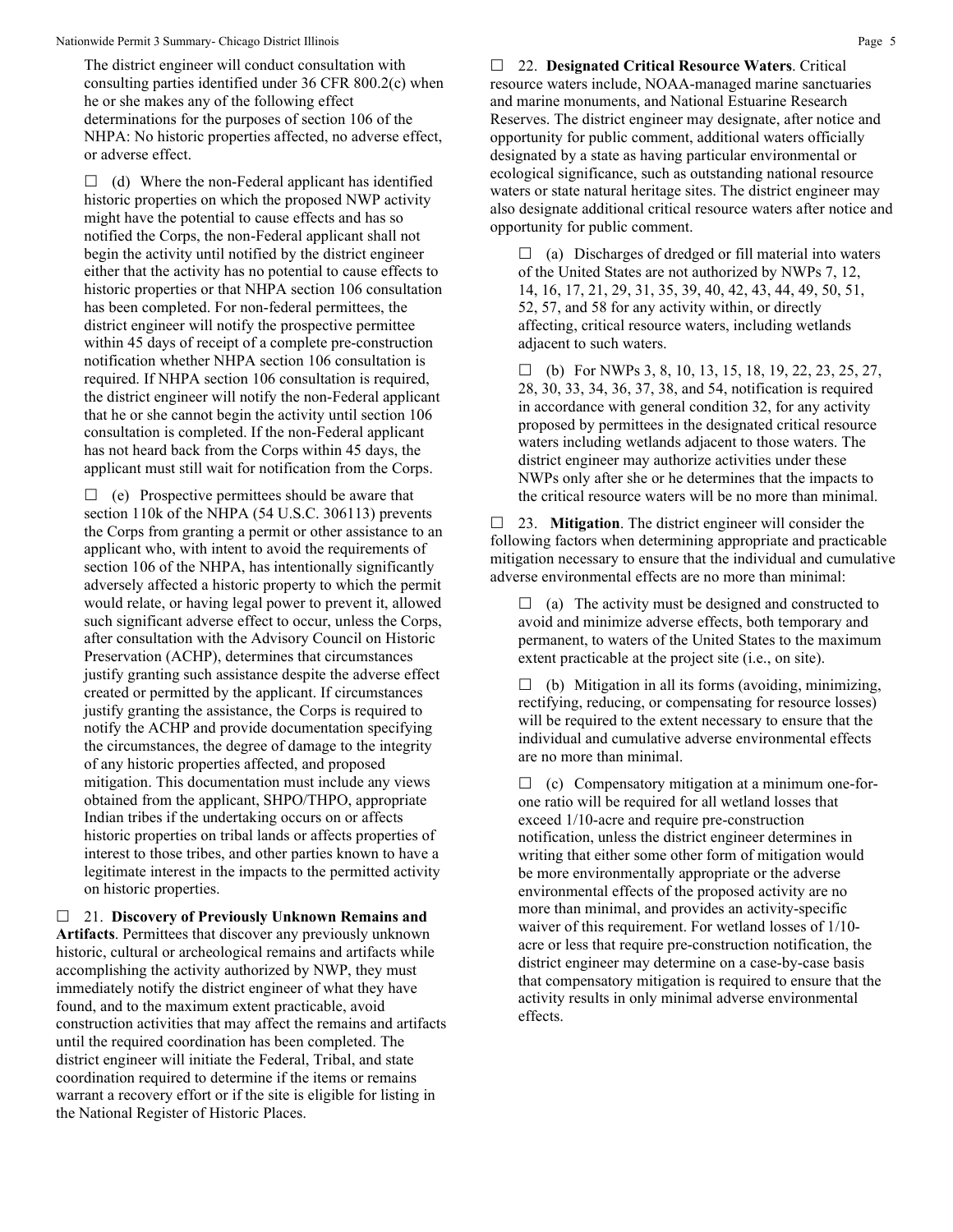$\Box$  (d) Compensatory mitigation at a minimum one-forone ratio will be required for all losses of stream bed that exceed 3/100-acre and require pre-construction notification, unless the district engineer determines in writing that either some other form of mitigation would be more environmentally appropriate or the adverse environmental effects of the proposed activity are no more than minimal, and provides an activity-specific waiver of this requirement.

This compensatory mitigation requirement may be satisfied through the restoration or enhancement of riparian areas next to streams in accordance with paragraph (e) of this general condition. For losses of stream bed of 3/100-acre or less that require preconstruction notification, the district engineer may determine on a case-by-case basis that compensatory mitigation is required to ensure that the activity results in only minimal adverse environmental effects. Compensatory mitigation for losses of streams should be provided, if practicable, through stream rehabilitation, enhancement, or preservation, since streams are difficultto-replace resources (see  $33 \text{ CFR } 332.3(e)(3)$ ).

 $\Box$  (e) Compensatory mitigation plans for NWP activities in or near streams or other open waters will normally include a requirement for the restoration or enhancement, maintenance, and legal protection (e.g., conservation easements) of riparian areas next to open waters. In some cases, the restoration or maintenance/protection of riparian areas may be the only compensatory mitigation required. If restoring riparian areas involves planting vegetation, only native species should be planted. The width of the required riparian area will address documented water quality or aquatic habitat loss concerns. Normally, the riparian area will be 25 to 50 feet wide on each side of the stream, but the district engineer may require slightly wider riparian areas to address documented water quality or habitat loss concerns. If it is not possible to restore or maintain/protect a riparian area on both sides of a stream, or if the waterbody is a lake or coastal waters, then restoring or maintaining/protecting a riparian area along a single bank or shoreline may be sufficient.

Where both wetlands and open waters exist on the project site, the district engineer will determine the appropriate compensatory mitigation (e.g., riparian areas and/or wetlands compensation) based on what is best for the aquatic environment on a watershed basis. In cases where riparian areas are determined to be the most appropriate form of minimization or compensatory mitigation, the district engineer may waive or reduce the requirement to provide wetland compensatory mitigation for wetland losses.

 $\Box$  (f) Compensatory mitigation projects provided to offset losses of aquatic resources must comply with the applicable provisions of 33 CFR part 332.

 $\Box$  (1) The prospective permittee is responsible for proposing an appropriate compensatory mitigation option if compensatory mitigation is necessary to ensure that the activity results in no more than minimal adverse environmental effects.

For the NWPs, the preferred mechanism for providing compensatory mitigation is mitigation bank credits or in-lieu fee program credits (see 33 CFR 332.3(b)(2) and (3)). However, if an appropriate number and type of mitigation bank or in-lieu credits are not available at the time the PCN is submitted to the district engineer, the district engineer may approve the use of permittee-responsible mitigation.

 $\Box$  (2) The amount of compensatory mitigation required by the district engineer must be sufficient to ensure that the authorized activity results in no more than minimal individual and cumulative adverse environmental effects (see 33 CFR 330.1(e)(3)). (See also 33 CFR 332.3(f).)

 $\Box$  (3) Since the likelihood of success is greater and the impacts to potentially valuable uplands are reduced, aquatic resource restoration should be the first compensatory mitigation option considered for permittee-responsible mitigation.

 $\Box$  (4) If permittee-responsible mitigation is the proposed option, the prospective permittee is responsible for submitting a mitigation plan. A conceptual or detailed mitigation plan may be used by the district engineer to make the decision on the NWP verification request, but a final mitigation plan that addresses the applicable requirements of 33 CFR  $332.4(c)(2)$  through (14) must be approved by the district engineer before the permittee begins work in waters of the United States, unless the district engineer determines that prior approval of the final mitigation plan is not practicable or not necessary to ensure timely completion of the required compensatory mitigation (see 33 CFR 332.3(k)(3)).

 $\Box$  (5) If mitigation bank or in-lieu fee program credits are the proposed option, the mitigation plan needs to address only the baseline conditions at the impact site and the number of credits to be provided (see 33 CFR 332.4(c)(1)(ii)).

 $\Box$  (6) Compensatory mitigation requirements (e.g., resource type and amount to be provided as compensatory mitigation, site protection, ecological performance standards, monitoring requirements) may be addressed through conditions added to the NWP authorization, instead of components of a compensatory mitigation plan (see 33 CFR  $332.4(c)(1)(ii)$ .

 $\Box$  (g) Compensatory mitigation will not be used to increase the acreage losses allowed by the acreage limits of the NWPs. For example, if an NWP has an acreage limit of 1/2-acre, it cannot be used to authorize any NWP activity resulting in the loss of greater than 1/2-acre of waters of the United States, even if compensatory mitigation is provided that replaces or restores some of the lost waters. However, compensatory mitigation can and should be used, as necessary, to ensure that an NWP activity already meeting the established acreage limits also satisfies the no more than minimal impact requirement for the NWPs.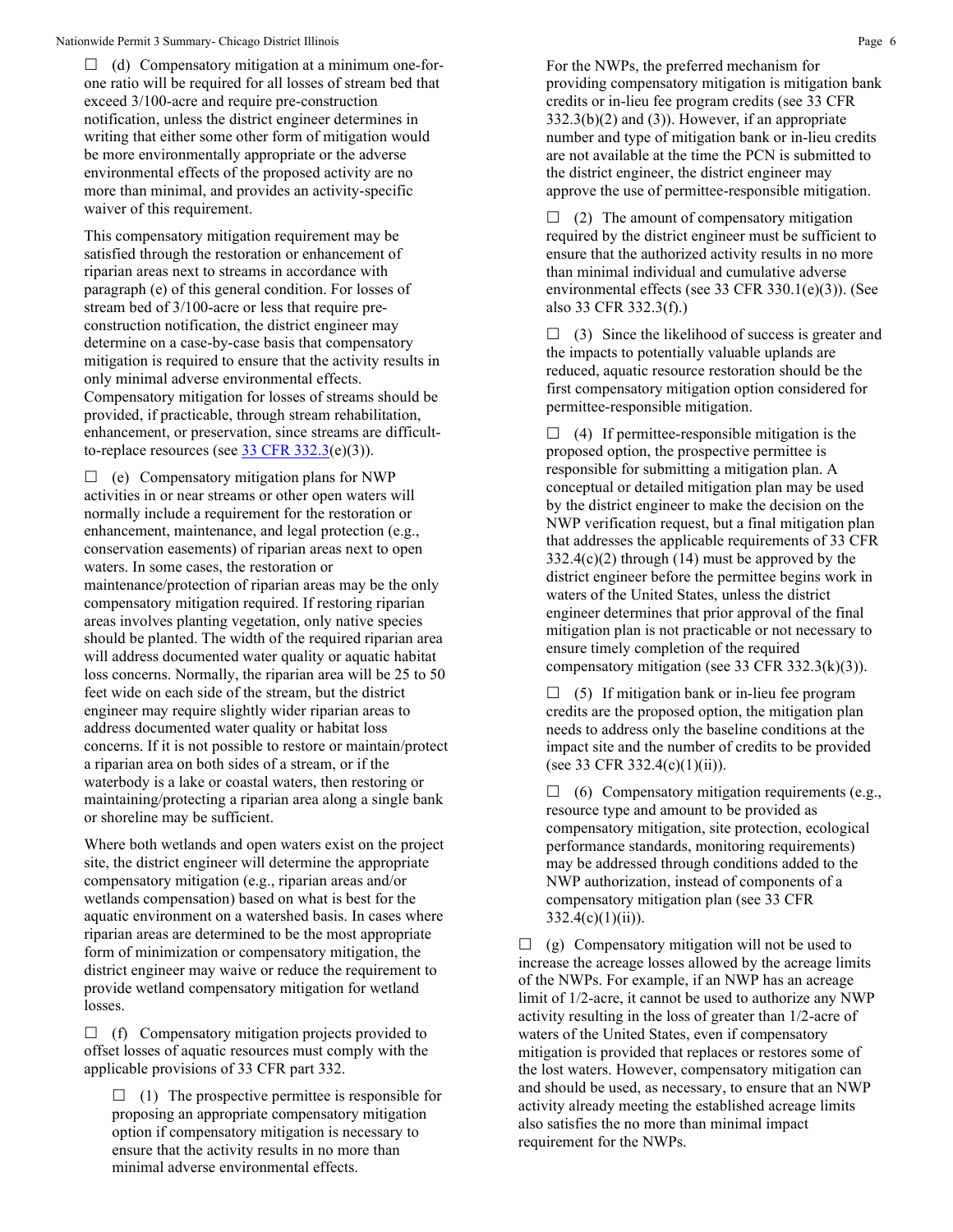$\Box$  (h) Permittees may propose the use of mitigation banks, in-lieu fee programs, or permittee-responsible mitigation. When developing a compensatory mitigation proposal, the permittee must consider appropriate and practicable options consistent with the framework at 33 CFR 332.3(b).

For activities resulting in the loss of marine or estuarine resources, permittee-responsible mitigation may be environmentally preferable if there are no mitigation banks or in-lieu fee programs in the area that have marine or estuarine credits available for sale or transfer to the permittee. For permittee-responsible mitigation, the special conditions of the NWP verification must clearly indicate the party or parties responsible for the implementation and performance of the compensatory mitigation project, and, if required, its long-term management.

 $\Box$  (i) Where certain functions and services of waters of the United States are permanently adversely affected by a regulated activity, such as discharges of dredged or fill material into waters of the United States that will convert a forested or scrub-shrub wetland to a herbaceous wetland in a permanently maintained utility line right-of-way, mitigation may be required to reduce the adverse environmental effects of the activity to the no more than minimal level.

 24**. Safety of Impoundment Structures**. To ensure that all impoundment structures are safely designed, the district engineer may require non-Federal applicants to demonstrate that the structures comply with established state dam safety criteria or have been designed by qualified persons. The district engineer may also require documentation that the design has been independently reviewed by similarly qualified persons, and appropriate modifications made to ensure safety.

# 25**. Water Quality**.

 $\Box$  (a) Where the certifying authority (state, authorized tribe, or EPA, as appropriate) has not previously certified compliance of an NWP with CWA section 401, a CWA section 401 water quality certification for the proposed discharge must be obtained or waived (see 33 CFR  $330.4(c)$  $330.4(c)$ ). If the permittee cannot comply with all of the conditions of a water quality certification previously issued by certifying authority for the issuance of the NWP, then the permittee must obtain a water quality certification or waiver for the proposed discharge in order for the activity to be authorized by an NWP.

 $\Box$  (b) If the NWP activity requires pre-construction notification and the certifying authority has not previously certified compliance of an NWP with CWA section 401, the proposed discharge is not authorized by an NWP until water quality certification is obtained or waived. If the certifying authority issues a water quality certification for the proposed discharge, the permittee must submit a copy of the certification to the district engineer. The discharge is not authorized by an NWP until the district engineer has notified the permittee that the water quality certification requirement has been satisfied by the issuance of a water quality certification or a waiver.

 $\Box$  (c) The district engineer or certifying authority may require additional water quality management measures to ensure that the authorized activity does not result in more than minimal degradation of water quality.

 26**. Coastal Zone Management**. In coastal states where an NWP has not previously received a state coastal zone management consistency concurrence, an individual state coastal zone management consistency concurrence must be obtained, or a presumption of concurrence must occur (see 33 CFR 330.4(d)). If the permittee cannot comply with all of the conditions of a coastal zone management consistency concurrence previously issued by the state, then the permittee must obtain an individual coastal zone management consistency concurrence or presumption of concurrence in order for the activity to be authorized by NWP. The district engineer or a state may require additional measures to ensure that the authorized activity is consistent with state coastal zone management requirements.

 27**. Regional and Case-By-Case Conditions**. The activity must comply with any regional conditions that may have been added by the Division Engineer (see 33 CFR 330.4(e)) and with any case specific conditions added by the Corps or by the state, Indian Tribe, or U.S. EPA in its CWA section 401 Water Quality Certification, or by the state in its Coastal Zone Management Act consistency determination.

 28**. Use of Multiple Nationwide Permits**. The use of more than one NWP for a single and complete project is authorized, subject to the following restrictions:

 $\Box$  (a) If only one of the NWPs used to authorize the single and complete project has a specified acreage limit, the acreage loss of waters of the United States cannot exceed the acreage limit of the NWP with the highest specified acreage limit. For example, if a road crossing over tidal waters is constructed under NWP 14, with associated bank stabilization authorized by NWP 13, the maximum acreage loss of waters of the United States for the total project cannot exceed 1/3-acre.

 $\Box$  (b) If one or more of the NWPs used to authorize the single and complete project has specified acreage limits, the acreage loss of waters of the United States authorized by those NWPs cannot exceed their respective specified acreage limits. For example, if a commercial development is constructed under NWP 39, and the single and complete project includes the filling of an upland ditch authorized by NWP 46, the maximum acreage loss of waters of the United States for the commercial development under NWP 39 cannot exceed 1/2-acre, and the total acreage loss of waters of United States due to the NWP 39 and 46 activities cannot exceed 1 acre.

 29**. Transfer of Nationwide Permit Verifications**. If the permittee sells the property associated with a nationwide permit verification, the permittee may transfer the nationwide permit verification to the new owner by submitting a letter to the appropriate Corps district office to validate the transfer. A copy of the nationwide permit verification must be attached to the letter, and the letter must contain the following statement and signature: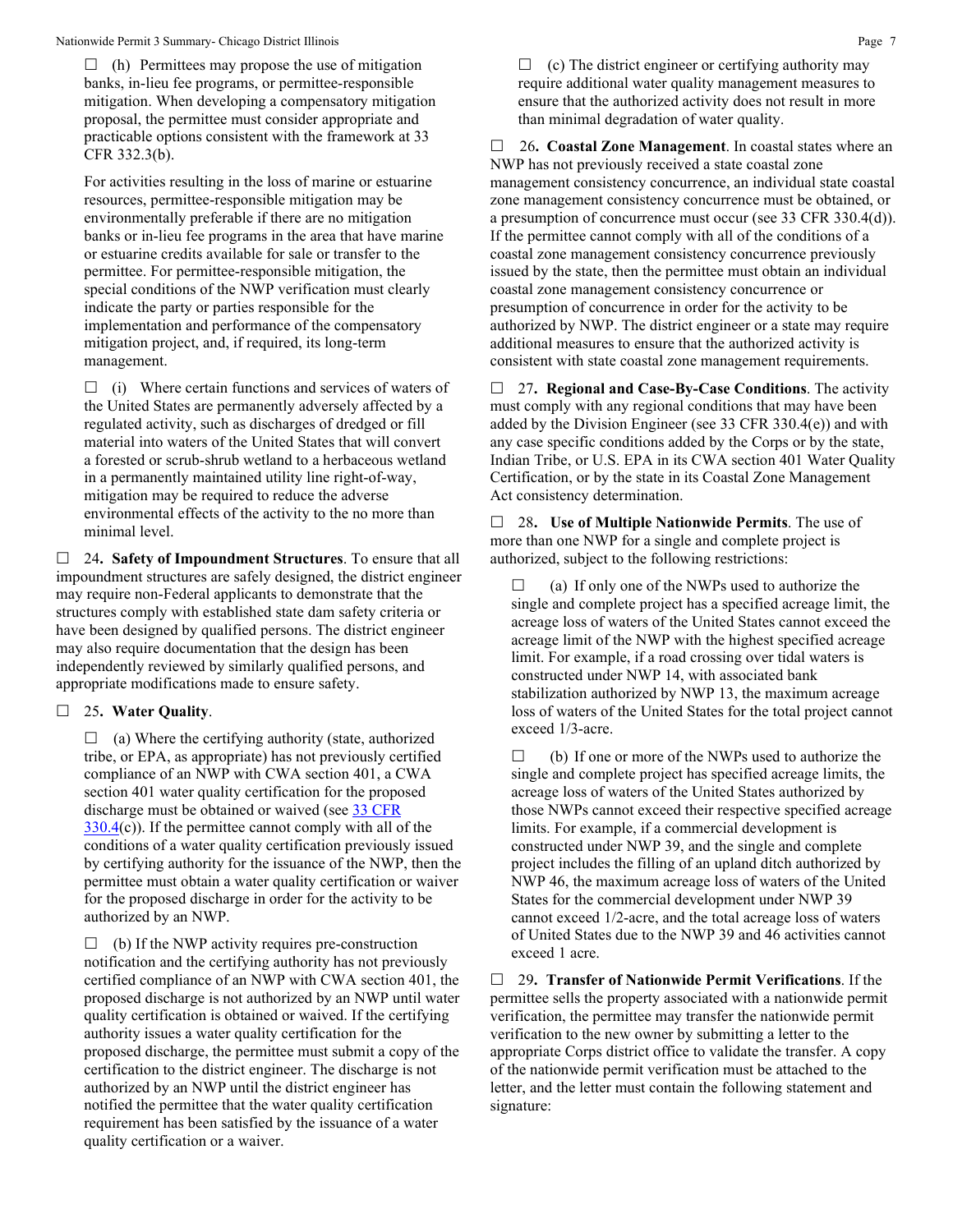#### Nationwide Permit 3 Summary- Chicago District Illinois **Page 8** 8

"When the structures or work authorized by this nationwide permit are still in existence at the time the property is transferred, the terms and conditions of this nationwide permit, including any special conditions, will continue to be binding on the new owner(s) of the property. To validate the transfer of this nationwide permit and the associated liabilities associated with compliance with its terms and conditions, have the transferee sign and date below."

(Transferee)

#### (Date)

□ 30. **Compliance Certification**. Each permittee who receives an NWP verification letter from the Corps must provide a signed certification documenting completion of the authorized activity and implementation of any required compensatory mitigation. The success of any required permittee-responsible mitigation, including the achievement of ecological performance standards, will be addressed separately by the district engineer. The Corps will provide the permittee the certification document with the NWP verification letter. The certification document will include:

 $\Box$  (a) A statement that the authorized activity was done in accordance with the NWP authorization, including any general, regional, or activity-specific conditions;

 $\Box$  (b) A statement that the implementation of any required compensatory mitigation was completed in accordance with the permit conditions. If credits from a mitigation bank or in-lieu fee program are used to satisfy the compensatory mitigation requirements, the certification must include the documentation required by 33 CFR 332.3(l)(3) to confirm that the permittee secured the appropriate number and resource type of credits; and

 $\Box$  (c) The signature of the permittee certifying the completion of the activity and mitigation.

The completed certification document must be submitted to the district engineer within 30 days of completion of the authorized activity or the implementation of any required compensatory mitigation, whichever occurs later.

 31**. Activities Affecting Structures or Works Built by the United States.** If an NWP activity also requires review by, or permission from, the Corps pursuant to 33 U.S.C. 408 because it will alter or temporarily or permanently occupy or use a U.S. Army Corps of Engineers (USACE) federally authorized Civil Works project (a "USACE project"), the prospective permittee must submit a pre-construction notification. See paragraph (b)(10) of general condition 32.

An activity that requires section 408 permission and/or review is not authorized by NWP until the appropriate Corps office issues the section 408 permission or completes its review to alter, occupy, or use the USACE project, and the district engineer issues a written NWP verification.

# 32**. Pre-Construction Notification**.

 $\Box$  (a) **Timing**. Where required by the terms of the NWP, the prospective permittee must notify the district engineer by submitting a pre-construction notification (PCN) as early as possible. The district engineer must determine if the PCN is complete within 30 calendar days of the date of receipt and, if the PCN is determined to be incomplete, notify the prospective permittee within that 30 day period to request the additional information necessary to make the PCN complete. The request must specify the information needed to make the PCN complete. As a general rule, district engineers will request additional information necessary to make the PCN complete only once. However, if the prospective permittee does not provide all of the requested information, then the district engineer will notify the prospective permittee that the PCN is still incomplete and the PCN review process will not commence until all of the requested information has been received by the district engineer. The prospective permittee shall not begin the activity until either:

 $\Box$  (1) He or she is notified in writing by the district engineer that the activity may proceed under the NWP with any special conditions imposed by the district or division engineer; or

 $\Box$  (2) 45 calendar days have passed from the district engineer's receipt of the complete PCN and the prospective permittee has not received written notice from the district or division engineer. However, if the permittee was required to notify the Corps pursuant to general condition 18 that listed species or critical habitat might be affected or are in the vicinity of the activity, or to notify the Corps pursuant to general condition 20 that the activity might have the potential to cause effects to historic properties, the permittee cannot begin the activity until receiving written notification from the Corps that there is "no effect" on listed species or "no potential to cause effects" on historic properties, or that any consultation required under Section 7 of the Endangered Species Act (see 33 CFR 330.4(f)) and/or section 106 of the National Historic Preservation Act (see 33 CFR 330.4(g)) has been completed. If the proposed activity requires a written waiver to exceed specified limits of an NWP, the permittee may not begin the activity until the district engineer issues the waiver. If the district or division engineer notifies the permittee in writing that an individual permit is required within 45 calendar days of receipt of a complete PCN, the permittee cannot begin the activity until an individual permit has been obtained. Subsequently, the permittee's right to proceed under the NWP may be modified, suspended, or revoked only in accordance with the procedure set forth in 33 CFR 330.5(d)(2).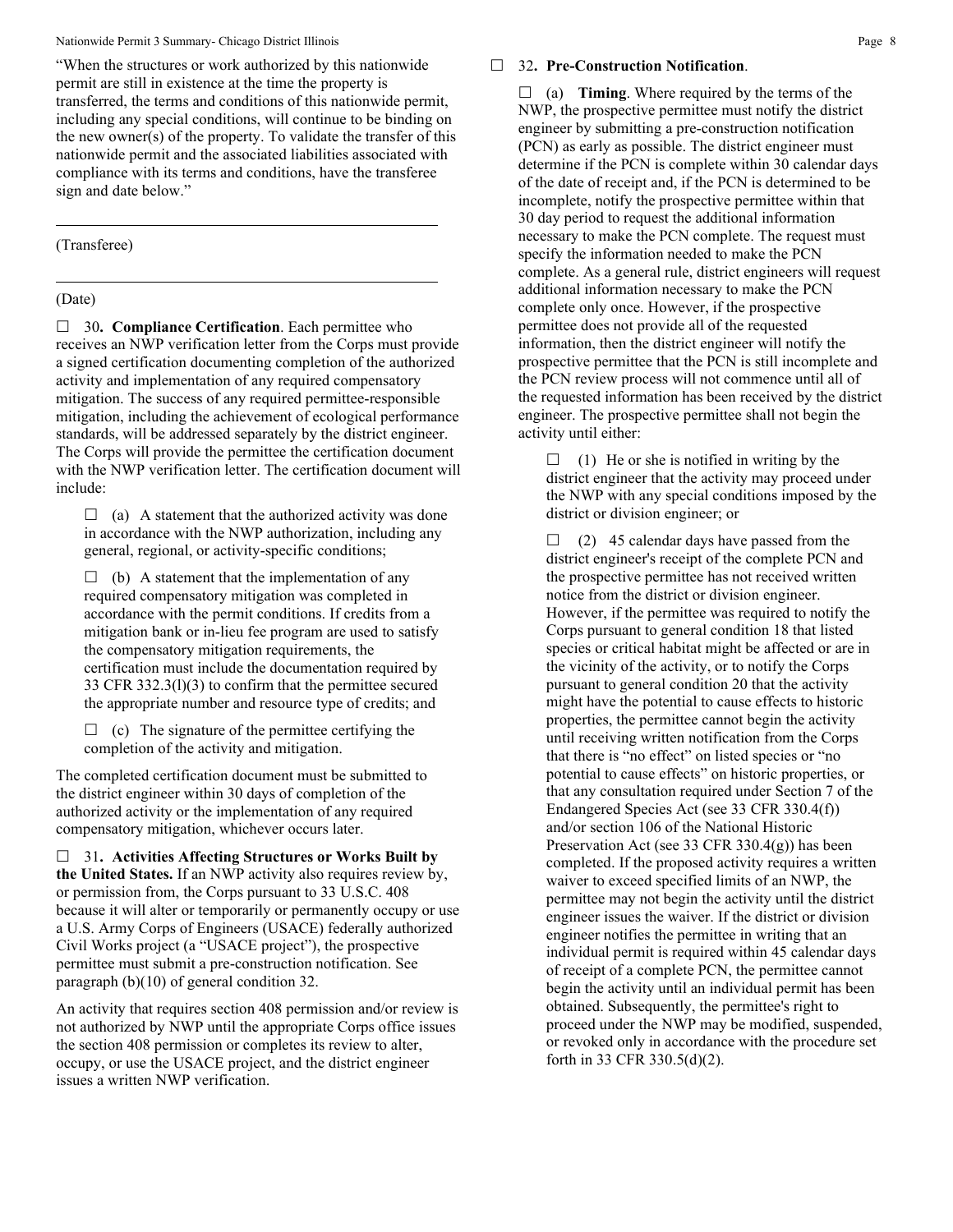(b) **Contents of Pre-Construction Notification**. The PCN must be in writing and include the following information:

 $\Box$  (1) Name, address and telephone numbers of the prospective permittee;

 $\Box$  (2) Location of the proposed activity;

 $\Box$  (3) Identify the specific NWP or NWP(s) the prospective permittee wants to use to authorize the proposed activity;

 $\Box$  (4) (i) A description of the proposed activity; the activity's purpose; direct and indirect adverse environmental effects the activity would cause, including the anticipated amount of loss of wetlands, other special aquatic sites, and other waters expected to result from the NWP activity, in acres, linear feet, or other appropriate unit of measure; a description of any proposed mitigation measures intended to reduce the adverse environmental effects caused by the proposed activity; and any other NWP(s), regional general permit(s), or individual permit(s) used or intended to be used to authorize any part of the proposed project or any related activity, including other separate and distant crossings for linear projects that require Department of the Army authorization but do not require pre-construction notification. The description of the proposed activity and any proposed mitigation measures should be sufficiently detailed to allow the district engineer to determine that the adverse environmental effects of the activity will be no more than minimal and to determine the need for compensatory mitigation or other mitigation measures.

 $\Box$  (ii) For linear projects where one or more single and complete crossings require preconstruction notification, the PCN must include the quantity of anticipated losses of wetlands, other special aquatic sites, and other waters for each single and complete crossing of those wetlands, other special aquatic sites, and other waters (including those single and complete crossings authorized by NWP but do not require PCNs). This information will be used by the district engineer to evaluate the cumulative adverse environmental effects of the proposed linear project, and does not change those non-PCN NWP activities into NWP PCNs.

 $\Box$  (iii) Sketches should be provided when necessary to show that the activity complies with the terms of the NWP. (Sketches usually clarify the activity and when provided results in a quicker decision. Sketches should contain sufficient detail to provide an illustrative description of the proposed activity (e.g., a conceptual plan), but do not need to be detailed engineering plans);

 $\Box$  (5) The PCN must include a delineation of wetlands, other special aquatic sites, and other waters, such as lakes and ponds, perennial, and

intermittent, on the project site. Wetland delineations must be prepared in accordance with the current method required by the Corps. The permittee may ask the Corps to delineate the special aquatic sites and other waters on the project site, but there may be a delay if the Corps does the delineation, especially if the project site is large or contains many wetlands, other special aquatic sites, and other waters. Furthermore, the 45-day period will not start until the delineation has been submitted to or completed by the Corps, as appropriate;

 $\Box$  (6) If the proposed activity will result in the loss of greater than 1/10-acre of wetlands or 3/100 acre of stream bed and a PCN is required, the prospective permittee must submit a statement describing how the mitigation requirement will be satisfied, or explaining why the adverse environmental effects are no more than minimal and why compensatory mitigation should not be required. As an alternative, the prospective permittee may submit a conceptual or detailed mitigation plan.

 $\Box$  (7) For non-federal permittees, if any listed species (or species proposed for listing) or designated critical habitat (or critical habitat proposed for such designation) might be affected or is in the vicinity of the activity, or if the activity is located in designated critical habitat (or critical habitat proposed for such designation), the PCN must include the name(s) of those endangered or threatened species (or species proposed for listing) that might be affected by the proposed activity or utilize the designated critical habitat (or critical habitat proposed for such designation) that might be affected by the proposed activity. For NWP activities that require pre-construction notification, Federal permittees must provide documentation demonstrating compliance with the Endangered Species Act;

 $\Box$  (8) For non-federal permittees, if the NWP activity might have the potential to cause effects to a historic property listed on, determined to be eligible for listing on, or potentially eligible for listing on, the National Register of Historic Places, the PCN must state which historic property might have the potential to be affected by the proposed activity or include a vicinity map indicating the location of the historic property. For NWP activities that require preconstruction notification, Federal permittees must provide documentation demonstrating compliance with section 106 of the National Historic Preservation Act;

 $\Box$  (9) For an activity that will occur in a component of the National Wild and Scenic River System, or in a river officially designated by Congress as a "study river" for possible inclusion in the system while the river is in an official study status, the PCN must identify the Wild and Scenic River or the "study river" (see general condition 16); and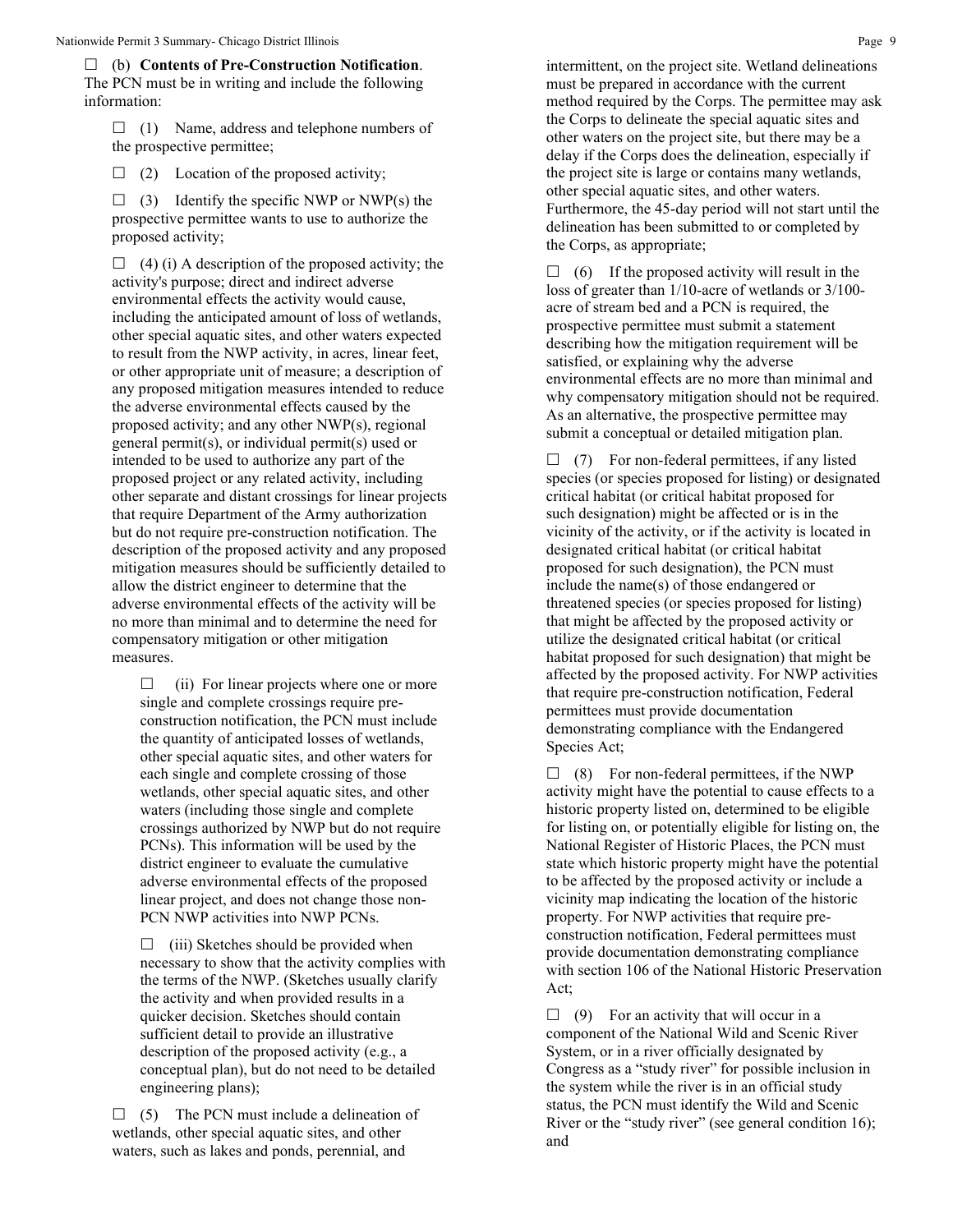$\Box$  (10) For an NWP activity that requires permission from, or review by, the Corps pursuant to 33 U.S.C. 408 because it will alter or temporarily or permanently occupy or use a U.S. Army Corps of Engineers federally authorized civil works project, the pre-construction notification must include a statement confirming that the project proponent has submitted a written request for section 408 permission from, or review by, the Corps office having jurisdiction over that USACE project.

 (c) **Form of Pre-Construction Notification.** The nationwide permit pre-construction notification form (Form ENG 6082) should be used for NWP PCNs. A letter containing the required information may also be used. Applicants may provide electronic files of PCNs and supporting materials if the district engineer has established tools and procedures for electronic submittals.

# (d) **Agency Coordination**:

 $\Box$  (1) The district engineer will consider any comments from Federal and state agencies concerning the proposed activity's compliance with the terms and conditions of the NWPs and the need for mitigation to reduce the activity's adverse environmental effects so that they are no more than minimal.

 $\Box$  (2) Agency coordination is required for:

i) All NWP activities that require preconstruction notification and result in the loss of greater than 1/2-acre of waters of the United States;

ii) NWP 13 activities in excess of 500 linear feet, fills greater than one cubic yard per running foot, or involve discharges of dredged or fill material into special aquatic sites; and

(iii) NWP 54 activities in excess of 500 linear feet, or that extend into the waterbody more than 30 feet from the mean low water line in tidal waters or the ordinary high water mark in the Great Lakes.

 $\Box$  (3) When agency coordination is required, the district engineer will immediately provide (e.g., via email, facsimile transmission, overnight mail, or other expeditious manner) a copy of the complete PCN to the appropriate Federal or state offices (FWS, state natural resource or water quality agency, EPA, and, if appropriate, the NMFS). With the exception of NWP 37, these agencies will have 10 calendar days from the date the material is transmitted to notify the district engineer via telephone, facsimile transmission, or email that they intend to provide substantive, site-specific comments. The comments must explain why the agency believes the adverse environmental effects will be more than minimal. If so contacted by an agency, the district engineer will wait an additional 15 calendar days before making a decision on the pre-construction notification. The district engineer will fully consider agency comments received within the specified time frame concerning

the proposed activity's compliance with the terms and conditions of the NWPs, including the need for mitigation to ensure that the net adverse environmental effects of the proposed activity are no more than minimal. The district engineer will provide no response to the resource agency, except as provided below. The district engineer will indicate in the administrative record associated with each preconstruction notification that the resource agencies' concerns were considered. For NWP 37, the emergency watershed protection and rehabilitation activity may proceed immediately in cases where there is an unacceptable hazard to life or a significant loss of property or economic hardship will occur. The district engineer will consider any comments received to decide whether the NWP 37 authorization should be modified, suspended, or revoked in accordance with the procedures at 33 CFR 330.5.

 $\Box$  (4) In cases of where the prospective permittee is not a Federal agency, the district engineer will provide a response to NMFS within 30 calendar days of receipt of any Essential Fish Habitat conservation recommendations, as required by section 305(b)(4)(B) of the Magnuson-Stevens Fishery Conservation and Management Act.

 $\Box$  (5) Applicants are encouraged to provide the Corps with either electronic files or multiple copies of pre-construction notifications to expedite agency coordination.

# **C. District Engineer's Decision**

 $\Box$  1. In reviewing the PCN for the proposed activity, the district engineer will determine whether the activity authorized by the NWP will result in more than minimal individual or cumulative adverse environmental effects or may be contrary to the public interest. If a project proponent requests authorization by a specific NWP, the district engineer should issue the NWP verification for that activity if it meets the terms and conditions of that NWP, unless he or she determines, after considering mitigation, that the proposed activity will result in more than minimal individual and cumulative adverse effects on the aquatic environment and other aspects of the public interest and exercises discretionary authority to require an individual permit for the proposed activity. For a linear project, this determination will include an evaluation of the single and complete crossings of waters of the United States that require PCNs to determine whether they individually satisfy the terms and conditions of the  $NWP(s)$ , as well as the cumulative effects caused by all of the crossings of waters of the United States authorized by NWP.

If an applicant requests a waiver of an applicable limit, as provided for in NWPs 13, 36, or 54, the district engineer will only grant the waiver upon a written determination that the NWP activity will result in only minimal individual and cumulative adverse environmental effects.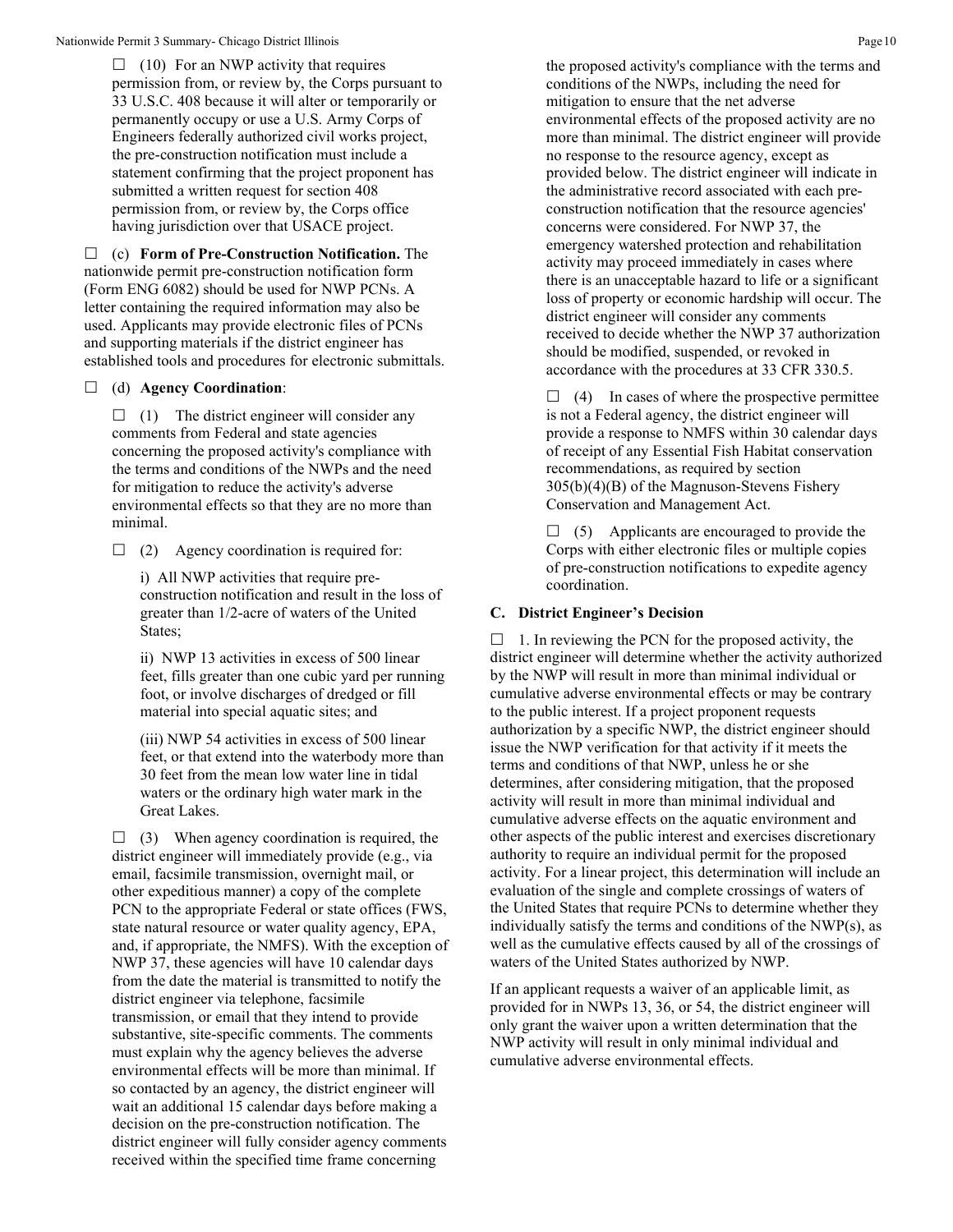## Nationwide Permit 3 Summary- Chicago District Illinois **Page 11** National Accords Page 11

 $\Box$  2. When making minimal adverse environmental effects determinations the district engineer will consider the direct and indirect effects caused by the NWP activity. He or she will also consider the cumulative adverse environmental effects caused by activities authorized by NWP and whether those cumulative adverse environmental effects are no more than minimal. The district engineer will also consider site specific factors, such as the environmental setting in the vicinity of the NWP activity, the type of resource that will be affected by the NWP activity, the functions provided by the aquatic resources that will be affected by the NWP activity, the degree or magnitude to which the aquatic resources perform those functions, the extent that aquatic resource functions will be lost as a result of the NWP activity (e.g., partial or complete loss), the duration of the adverse effects (temporary or permanent), the importance of the aquatic resource functions to the region (e.g., watershed or ecoregion), and mitigation required by the district engineer. If an appropriate functional or condition assessment method is available and practicable to use, that assessment method may be used by the district engineer to assist in the minimal adverse environmental effects determination. The district engineer may add case-specific special conditions to the NWP authorization to address site-specific environmental concerns.

 $\Box$  3. If the proposed activity requires a PCN and will result in a loss of greater than 1/10-acre of wetlands or 3/100 acre of stream bed, the prospective permittee should submit a mitigation proposal with the PCN. Applicants may also propose compensatory mitigation for NWP activities with smaller impacts, or for impacts to other types of waters. The district engineer will consider any proposed compensatory mitigation or other mitigation measures the applicant has included in the proposal in determining whether the net adverse environmental effects of the proposed activity are no more than minimal. The compensatory mitigation proposal may be either conceptual or detailed. If the district engineer determines that the activity complies with the terms and conditions of the NWP and that the adverse environmental effects are no more than minimal, after considering mitigation, the district engineer will notify the permittee and include any activity-specific conditions in the NWP verification the district engineer deems necessary. Conditions for compensatory mitigation requirements must comply with the appropriate provisions at  $33 \text{ CFR } 332.3$ (k). The district engineer must approve the final mitigation plan before the permittee commences work in waters of the United States, unless the district engineer determines that prior approval of the final mitigation plan is not practicable or not necessary to ensure timely completion of the required compensatory mitigation. If the prospective permittee elects to submit a compensatory mitigation plan with the PCN, the district engineer will expeditiously review the proposed compensatory mitigation plan. The district engineer must review the proposed compensatory mitigation plan within 45 calendar days of receiving a complete PCN and determine whether the proposed mitigation would ensure that the NWP activity results in no more than minimal adverse environmental effects. If the net adverse environmental effects of the NWP activity (after consideration of the mitigation proposal) are determined by the district engineer to be no more than minimal, the district engineer will provide a timely written response to the applicant.

The response will state that the NWP activity can proceed under the terms and conditions of the NWP, including any activity-specific conditions added to the NWP authorization by the district engineer.

 $\Box$  4. If the district engineer determines that the adverse environmental effects of the proposed activity are more than minimal, then the district engineer will notify the applicant either: (a) That the activity does not qualify for authorization under the NWP and instruct the applicant on the procedures to seek authorization under an individual permit; (b) that the activity is authorized under the NWP subject to the applicant's submission of a mitigation plan that would reduce the adverse environmental effects so that they are no more than minimal; or (c) that the activity is authorized under the NWP with specific modifications or conditions. Where the district engineer determines that mitigation is required to ensure no more than minimal adverse environmental effects, the activity will be authorized within the 45-day PCN period (unless additional time is required to comply with general conditions 18, 20, and/or 31), with activity-specific conditions that state the mitigation requirements. The authorization will include the necessary conceptual or detailed mitigation plan or a requirement that the applicant submit a mitigation plan that would reduce the adverse environmental effects so that they are no more than minimal. When compensatory mitigation is required, no work in waters of the United States may occur until the district engineer has approved a specific mitigation plan or has determined that prior approval of a final mitigation plan is not practicable or not necessary to ensure timely completion of the required compensatory mitigation.

## D. **Further Information**

1. District engineers have authority to determine if an activity complies with the terms and conditions of an NWP.

2. NWPs do not obviate the need to obtain other federal, state, or local permits, approvals, or authorizations required by law.

3. NWPs do not grant any property rights or exclusive privileges.

4. NWPs do not authorize any injury to the property or rights of others.

5. NWPs do not authorize interference with any existing or proposed Federal project (see general condition 31).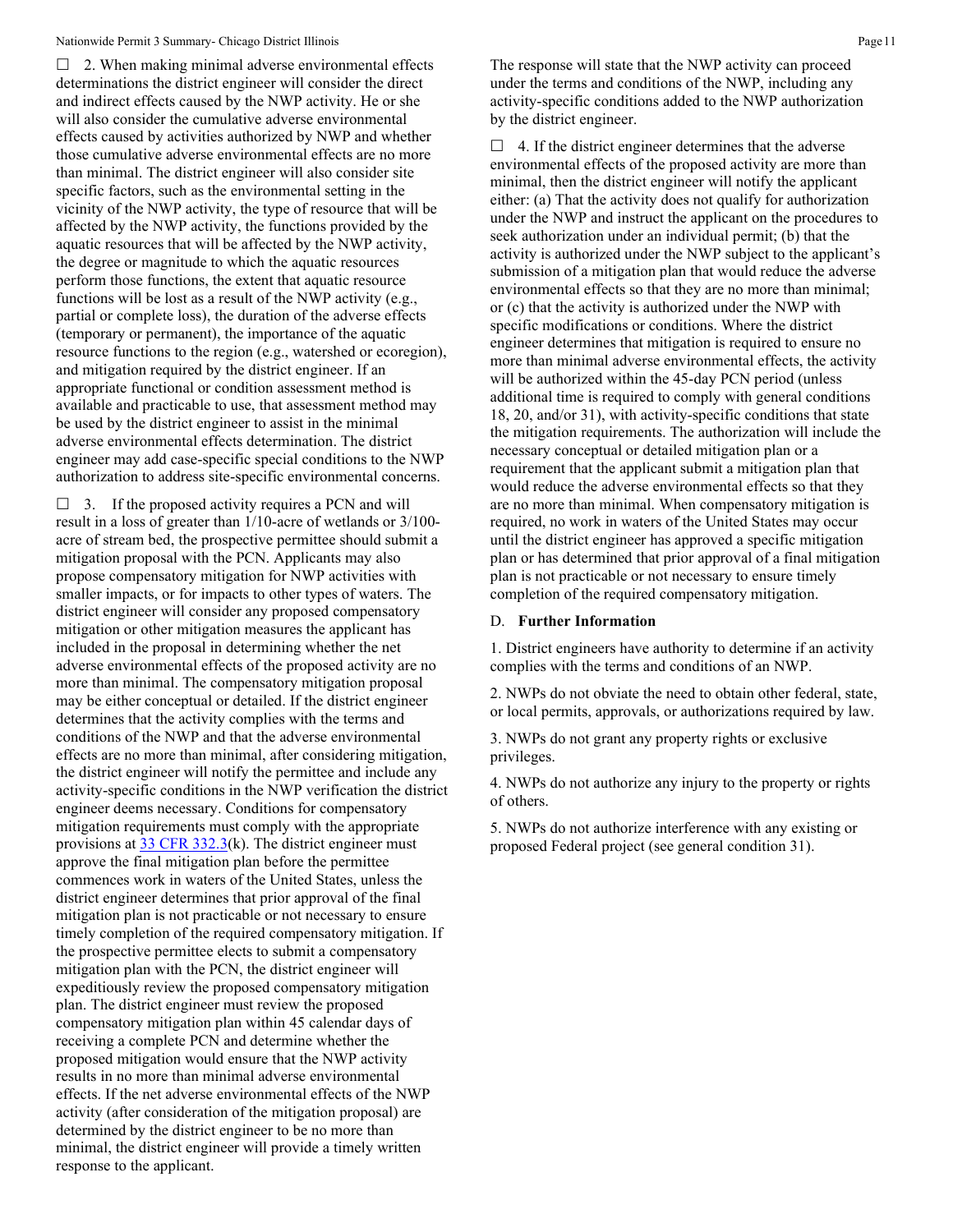## E. **Definitions**

**Best management practices (BMPs)**: Policies, practices, procedures, or structures implemented to mitigate the adverse environmental effects on surface water quality resulting from development. BMPs are categorized as structural or nonstructural.

**Compensatory mitigation**: The restoration (re-establishment or rehabilitation), establishment (creation), enhancement, and/or in certain circumstances preservation of aquatic resources for the purposes of offsetting unavoidable adverse impacts which remain after all appropriate and practicable avoidance and minimization has been achieved.

**Currently serviceable**: Useable as is or with some maintenance, but not so degraded as to essentially require reconstruction.

**Direct effects**: Effects that are caused by the activity and occur at the same time and place.

**Discharge**: The term "discharge" means any discharge of dredged or fill material into waters of the United States.

**Ecological reference:** A model used to plan and design an aquatic habitat and riparian area restoration, enhancement, or establishment activity under NWP 27. An ecological reference may be based on the structure, functions, and dynamics of an aquatic habitat type or a riparian area type that currently exists in the region where the proposed NWP 27 activity is located. Alternatively, an ecological reference may be based on a conceptual model for the aquatic habitat type or riparian area type to be restored, enhanced, or established as a result of the proposed NWP 27 activity. An ecological reference takes into account the range of variation of the aquatic habitat type or riparian area type in the region.

**Enhancement**: The manipulation of the physical, chemical, or biological characteristics of an aquatic resource to heighten, intensify, or improve a specific aquatic resource function(s). Enhancement results in the gain of selected aquatic resource function(s), but may also lead to a decline in other aquatic resource function(s). Enhancement does not result in a gain in aquatic resource area.

**Establishment (creation):** The manipulation of the physical, chemical, or biological characteristics present to develop an aquatic resource that did not previously exist at an upland site. Establishment results in a gain in aquatic resource area.

**High Tide Line**: The line of intersection of the land with the water's surface at the maximum height reached by a rising tide. The high tide line may be determined, in the absence of actual data, by a line of oil or scum along shore objects, a more or less continuous deposit of fine shell or debris on the foreshore or berm, other physical markings or characteristics, vegetation lines, tidal gages, or other suitable means that delineate the general height reached by a rising tide. The line encompasses spring high tides and other high tides that occur with periodic frequency but does not include storm surges in which there is a departure from the normal or predicted reach of the tide due to the piling up of water against a coast by strong winds such as those accompanying a hurricane or other intense storm.

**Historic Property**: Any prehistoric or historic district, site (including archaeological site), building, structure, or other object included in, or eligible for inclusion in, the National Register of Historic Places maintained by the Secretary of the Interior. This term includes artifacts, records, and remains that are related to and located within such properties. The term includes properties of traditional religious and cultural importance to an Indian tribe or Native Hawaiian organization and that meet the National Register criteria (36 CFR part 60).

**Independent utility**: A test to determine what constitutes a single and complete non-linear project in the Corps Regulatory Program. A project is considered to have independent utility if it would be constructed absent the construction of other projects in the project area. Portions of a multi-phase project that depend upon other phases of the project do not have independent utility. Phases of a project that would be constructed even if the other phases were not built can be considered as separate single and complete projects with independent utility.

**Indirect effects**: Effects that are caused by the activity and are later in time or farther removed in distance, but are still reasonably foreseeable.

**Loss of waters of the United States**: Waters of the United States that are permanently adversely affected by filling, flooding, excavation, or drainage because of the regulated activity. The loss of stream bed includes the acres of stream bed that are permanently adversely affected by filling or excavation because of the regulated activity. Permanent adverse effects include permanent discharges of dredged or fill material that change an aquatic area to dry land, increase the bottom elevation of a waterbody, or change the use of a waterbody. The acreage of loss of waters of the United States is a threshold measurement of the impact to jurisdictional waters for determining whether a project may qualify for an NWP; it is not a net threshold that is calculated after considering compensatory mitigation that may be used to offset losses of aquatic functions and services. Waters of the United States temporarily filled, flooded, excavated, or drained, but restored to pre-construction contours and elevations after construction, are not included in the measurement of loss of waters of the United States. Impacts resulting from activities that do not require Department of the Army authorization, such as activities eligible for exemptions under section 404(f) of the Clean Water Act, are not considered when calculating the loss of waters of the United States.

**Navigable waters:** Waters subject to section 10 of the Rivers and Harbors Act of 1899. These waters are defined at 33 CFR part 329.

**Non-tidal wetland**: A non-tidal wetland is a wetland that is not subject to the ebb and flow of tidal waters. Non-tidal wetlands contiguous to tidal Start Printed Page 57394waters are located landward of the high tide line (i.e., spring high tide line).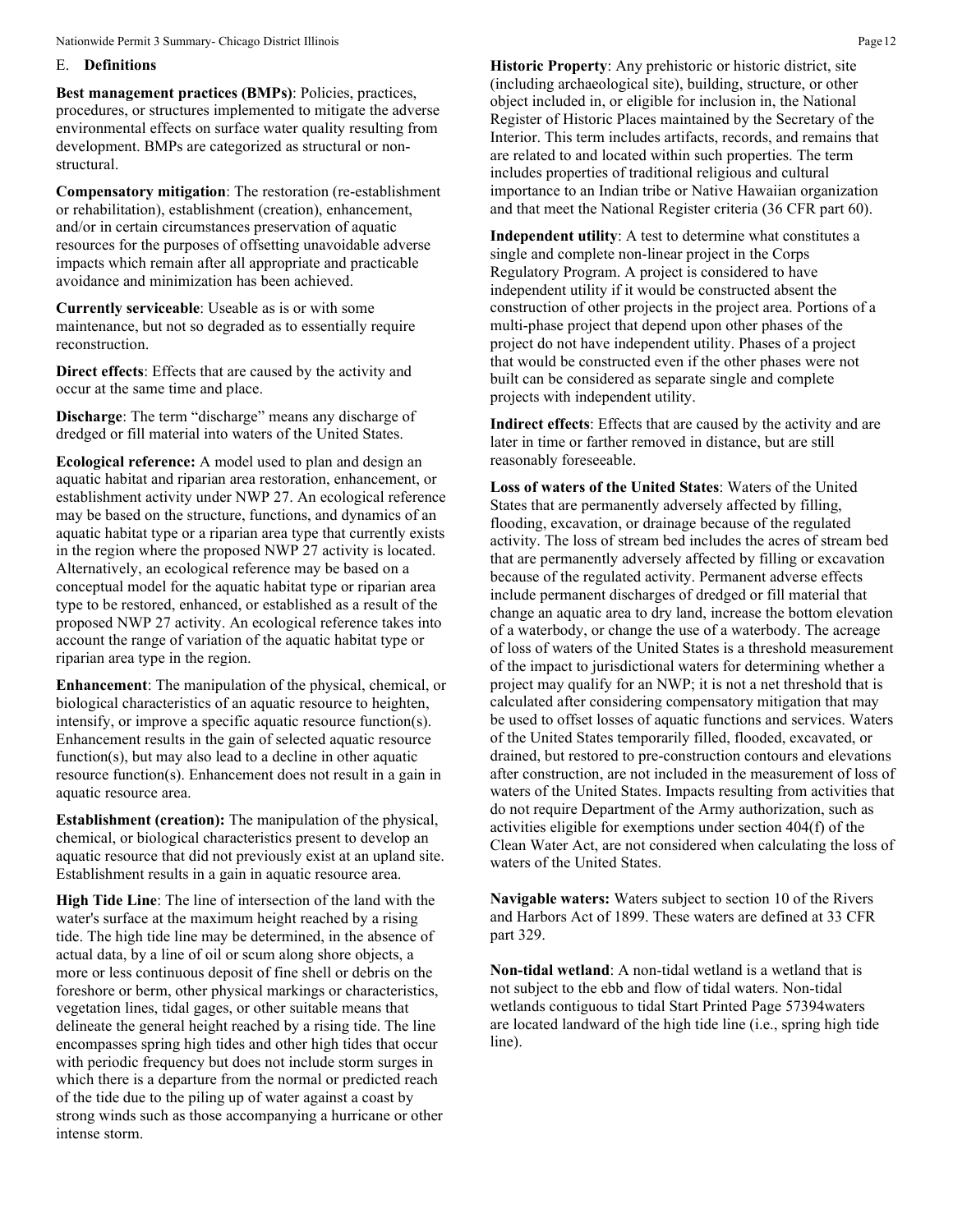#### Nationwide Permit 3 Summary- Chicago District Illinois **Page 13** Page 13

**Open water:** For purposes of the NWPs, an open water is any area that in a year with normal patterns of precipitation has water flowing or standing above ground to the extent that an ordinary high water mark can be determined. Aquatic vegetation within the area of flowing or standing water is either non-emergent, sparse, or absent. Vegetated shallows are considered to be open waters. Examples of "open waters" include rivers, streams, lakes, and ponds.

**Ordinary High Water Mark**: The term ordinary high water mark means that line on the shore established by the fluctuations of water and indicated by physical characteristics such as a clear, natural line impressed on the bank, shelving, changes in the character of soil, destruction of terrestrial vegetation, the presence of litter and debris, or other appropriate means that consider the characteristics of the surrounding areas.

**Perennial stream**: A perennial stream has surface water flowing continuously year-round during a typical year.

**Practicable**: Available and capable of being done after taking into consideration cost, existing technology, and logistics in light of overall project purposes.

**Pre-construction notification:** A request submitted by the project proponent to the Corps for confirmation that a particular activity is authorized by nationwide permit. The request may be a permit application, letter, or similar document that includes information about the proposed work and its anticipated environmental effects. Pre-construction notification may be required by the terms and conditions of a nationwide permit, or by regional conditions. A preconstruction notification may be voluntarily submitted in cases where pre-construction notification is not required and the project proponent wants confirmation that the activity is authorized by nationwide permit.

**Preservation**: The removal of a threat to, or preventing the decline of, aquatic resources by an action in or near those aquatic resources. This term includes activities commonly associated with the protection and maintenance of aquatic resources through the implementation of appropriate legal and physical mechanisms. Preservation does not result in a gain of aquatic resource area or functions.

**Re-establishment**: The manipulation of the physical, chemical, or biological characteristics of a site with the goal of returning natural/historic functions to a former aquatic resource. Re-establishment results in rebuilding a former aquatic resource and results in a gain in aquatic resource area and functions.

**Rehabilitation**: The manipulation of the physical, chemical, or biological characteristics of a site with the goal of repairing natural/historic functions to a degraded aquatic resource. Rehabilitation results in a gain in aquatic resource function, but does not result in a gain in aquatic resource area.

**Restoration**: The manipulation of the physical, chemical, or biological characteristics of a site with the goal of returning natural/historic functions to a former or degraded aquatic resource. For the purpose of tracking net gains in aquatic resource area, restoration is divided into two categories: Reestablishment and rehabilitation.

**Riffle and pool complex**: Riffle and pool complexes are special aquatic sites under the 404(b)(1) Guidelines. Riffle and pool complexes sometimes characterize steep gradient sections of streams. Such stream sections are recognizable by their hydraulic characteristics. The rapid movement of water over a course substrate in riffles results in a rough flow, a turbulent surface, and high dissolved oxygen levels in the water. Pools are deeper areas associated with riffles. A slower stream velocity, a streaming flow, a smooth surface, and a finer substrate characterize pools.

**Riparian areas**: Riparian areas are lands next to streams, lakes, and estuarine-marine shorelines. Riparian areas are transitional between terrestrial and aquatic ecosystems, through which surface and subsurface hydrology connects riverine, lacustrine, estuarine, and marine waters with their adjacent wetlands, non-wetland waters, or uplands. Riparian areas provide a variety of ecological functions and services and help improve or maintain local water quality. (See general condition 23.)

**Shellfish seeding**: The placement of shellfish seed and/or suitable substrate to increase shellfish production. Shellfish seed consists of immature individual shellfish or individual shellfish attached to shells or shell fragments (i.e., spat on shell). Suitable substrate may consist of shellfish shells, shell fragments, or other appropriate materials placed into waters for shellfish habitat.

**Single and complete linear project:** A linear project is a project constructed for the purpose of getting people, goods, or services from a point of origin to a terminal point, which often involves multiple crossings of one or more waterbodies at separate and distant locations. The term "single and complete project" is defined as that portion of the total linear project proposed or accomplished by one owner/developer or partnership or other association of owners/developers that includes all crossings of a single water of the United States (i.e., a single waterbody) at a specific location. For linear projects crossing a single or multiple waterbodies several times at separate and distant locations, each crossing is considered a single and complete project for purposes of NWP authorization. However, individual channels in a braided stream or river, or individual arms of a large, irregularly shaped wetland or lake, etc., are not separate waterbodies, and crossings of such features cannot be considered separately.

**Single and complete non-linear project**: For non-linear projects, the term "single and complete project" is defined at 33 CFR 330.2(i) as the total project proposed or accomplished by one owner/developer or partnership or other association of owners/developers. A single and complete non-linear project must have independent utility (see definition of "independent utility"). Single and complete non-linear projects may not be "piecemealed" to avoid the limits in an NWP authorization.

**Stormwater management:** Stormwater management is the mechanism for controlling stormwater runoff for the purposes of reducing downstream erosion, water quality degradation, and flooding and mitigating the adverse effects of changes in land use on the aquatic environment.